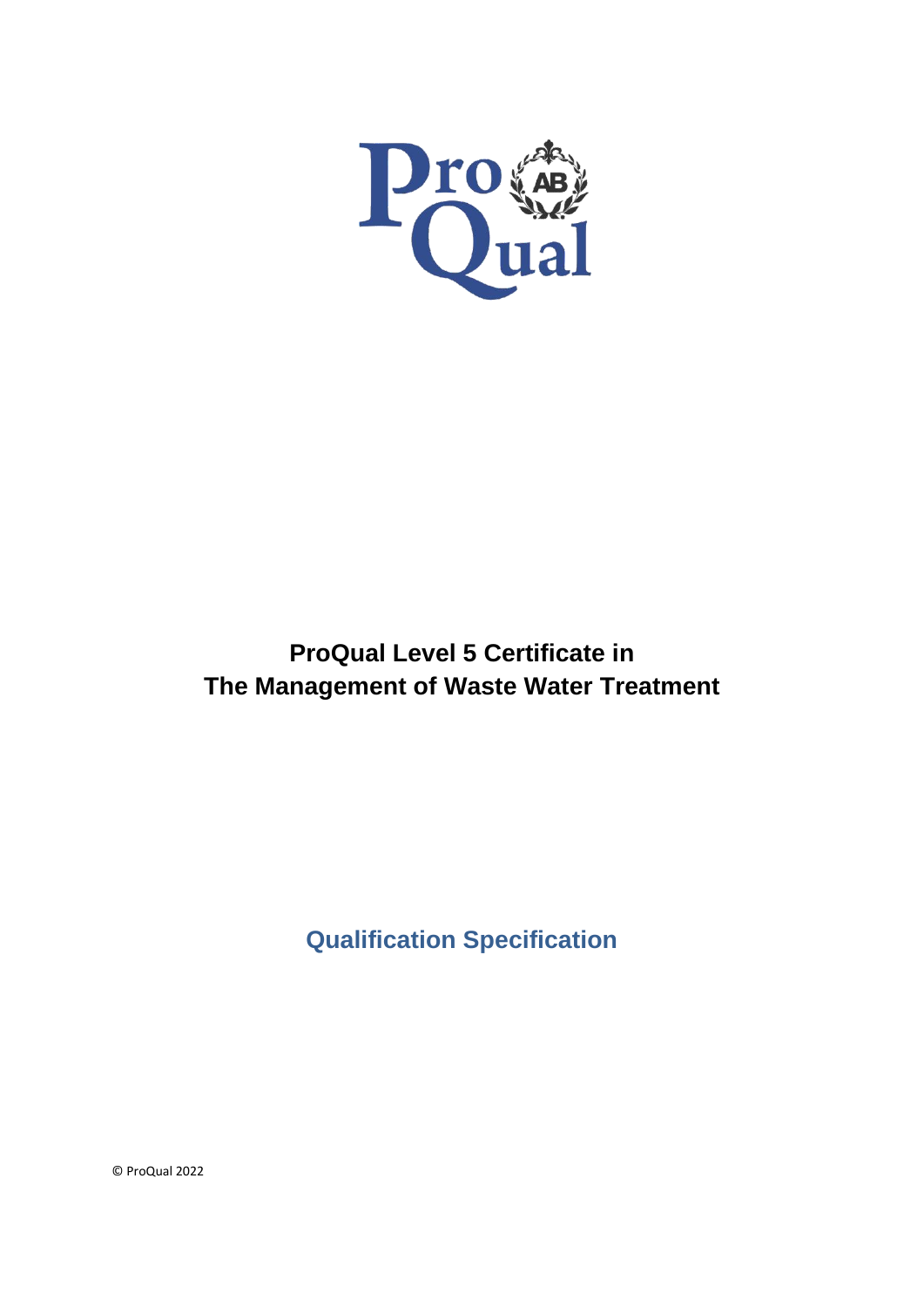## **Contents**

|                                           | Page |
|-------------------------------------------|------|
| Introduction                              | 3    |
| Qualification profile                     | 3    |
| <b>Qualification structure</b>            | 4    |
| Centre requirements                       | 4    |
| Support for candidates                    | 5    |
| Assessment                                | 5    |
| Internal quality assurance                | 6    |
| Adjustments to assessment                 | 6    |
| Results enquiries and appeals             | 6    |
| Certification                             | 6    |
| Learning Outcomes and Assessment Criteria | 7    |
|                                           |      |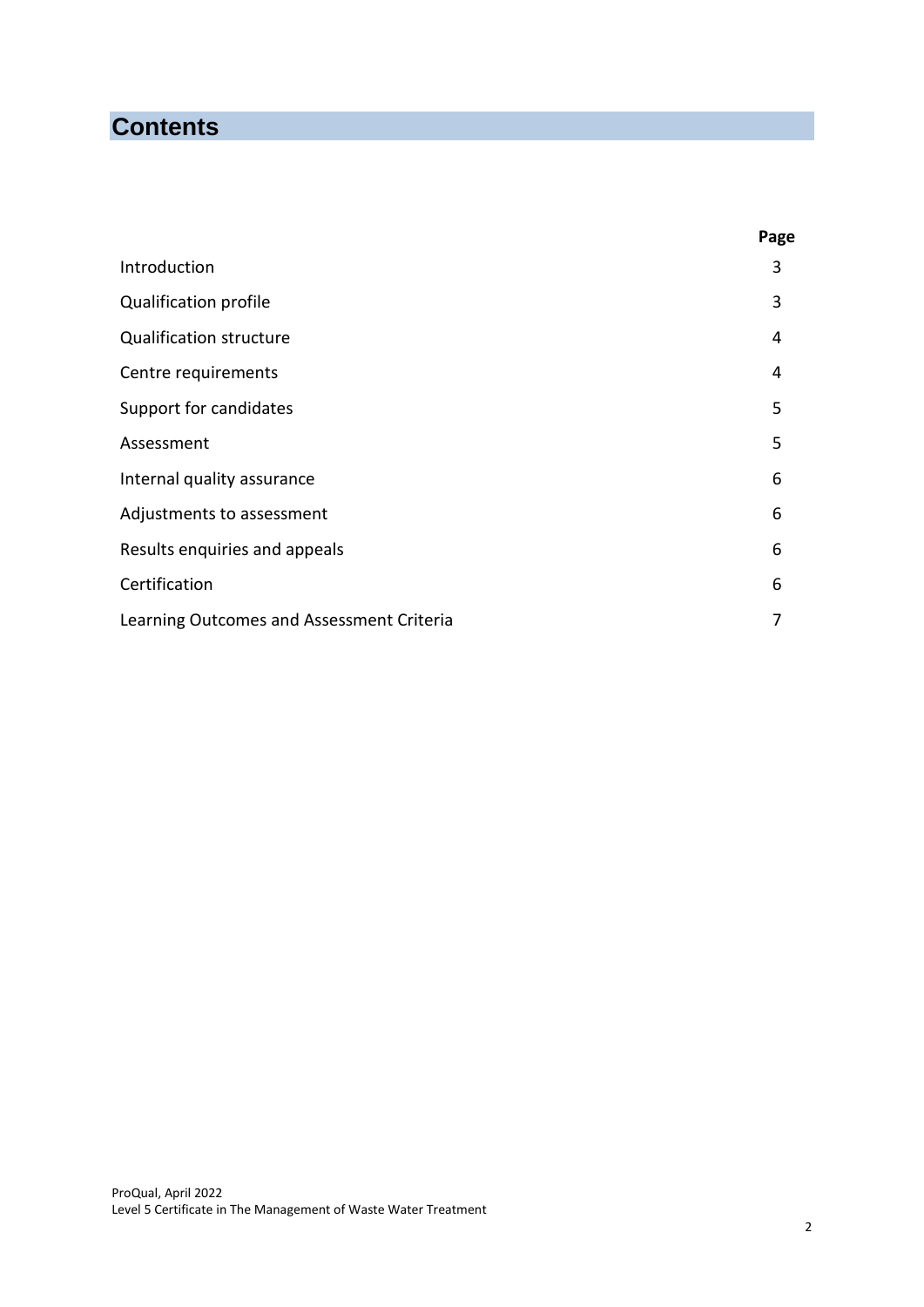#### **Introduction**

The **Level 5 Certificate in The Management of Waste Water Treatment** is aimed at candidates who wish to demonstrate their knowledge and understanding of regulatory compliance requirements and best practice in waste water treatment.

The Regulated Qualifications Framework (RQF) is the single framework for regulated qualifications, the regulatory body for this qualification is the Office of Qualifications and Examinations Regulation (Ofqual). This qualification is accredited onto the RQF.

### **Qualification Profile**

| <b>Qualification title</b>  | ProQual Level 5 Certificate in The Management of Waste<br><b>Water Treatment</b>                         |
|-----------------------------|----------------------------------------------------------------------------------------------------------|
| Ofqual qualification number | 603/3980/9                                                                                               |
| Level                       | Level 5                                                                                                  |
| Total qualification time    | 260 hours                                                                                                |
| Credits                     | 26 credits                                                                                               |
| Guided learning hours       | 260                                                                                                      |
| Assessment                  | Pass or fail<br>Assessed and verified by centre staff<br>External quality assurance by ProQual verifiers |
| Qualification start date    | 21/1/2019                                                                                                |
| Qualification end date      |                                                                                                          |

#### **Entry Requirements**

There are no formal entry requirements for this qualification. Centres should carry out an **initial assessment** of candidate skills and knowledge to identify any gaps and help plan the assessment.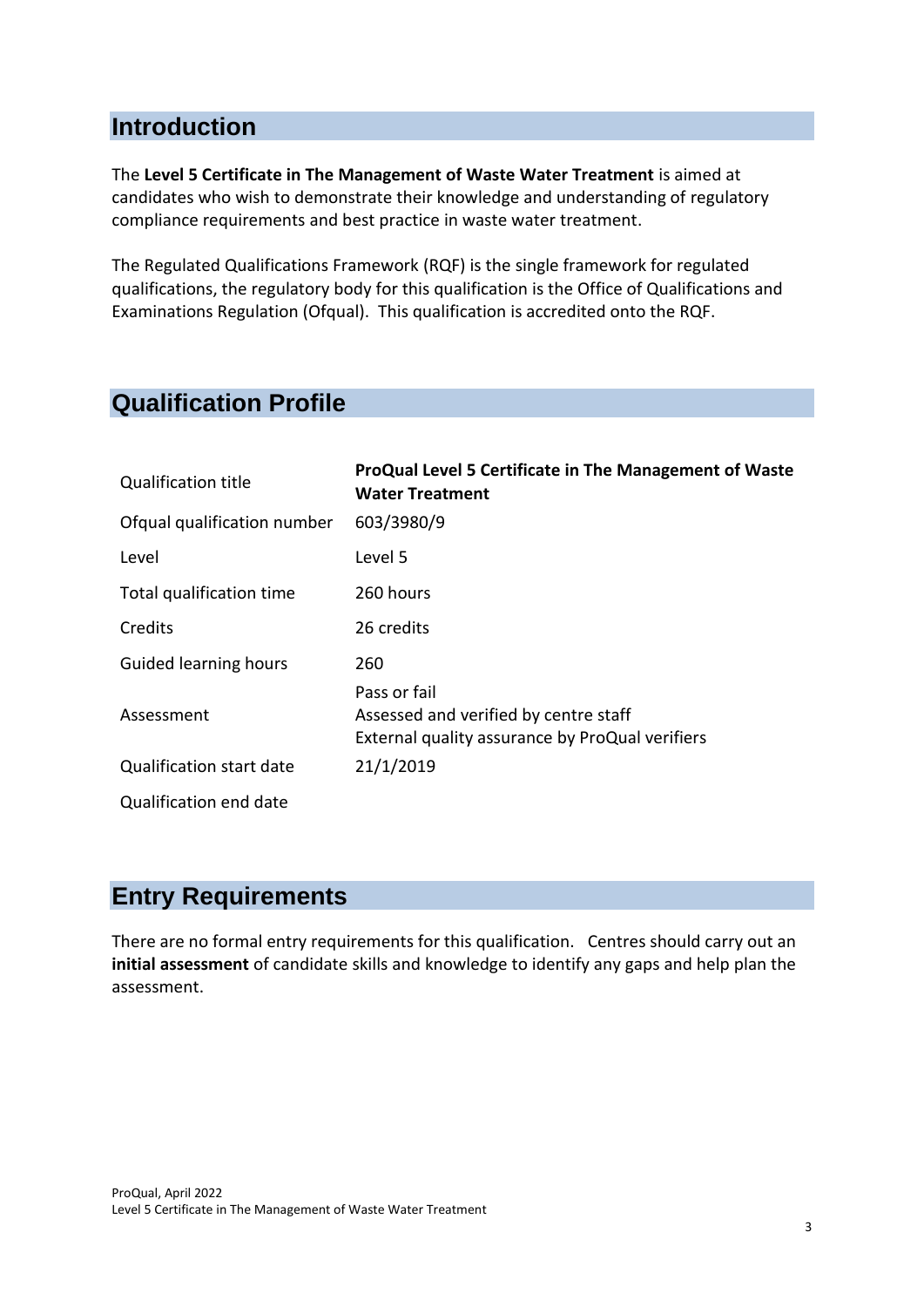### **Qualification Structure**

To achieve the qualification candidates must complete TWO Mandatory units.

| Unit<br>Reference<br><b>Number</b> | <b>Unit Title</b>                          | <b>Credits</b> | Unit<br>Level | <b>GLH</b> |
|------------------------------------|--------------------------------------------|----------------|---------------|------------|
| A/617/4257                         | <b>Understanding Waste Water Treatment</b> | 12             |               | 120        |
| J/617/4259                         | Managing Waste Water Treatment             | 14             |               | 140        |

### **Centre Requirements**

Centres must be approved to offer this qualification. If your centre is not approved please complete and submit form **ProQual Additional Qualification Approval Application**.

#### **Staff**

Staff delivering this qualification must be appropriately qualified and occupationally competent.

#### **Assessors/Internal Quality Assurance**

For each competence-based unit centres must be able to provide at least one assessor and one internal quality assurance verifier who are suitably qualified for the specific occupational area. Assessors and internal quality assurance verifiers for competence-based units or qualifications will normally need to hold appropriate assessor or quality assurance verifier qualifications, such as:

- ProQual Level 3 Certificate in Teaching, Training and Assessing
- Award in Assessing Competence in the Work Environment
- Award in Assessing Vocationally Related Achievement
- Certificate in Assessing Vocational Achievement
- Award in the Internal Quality Assurance of Assessment Processes and Practices
- Certificate in Leading the Internal Quality Assurance of Assessment Processes and Practices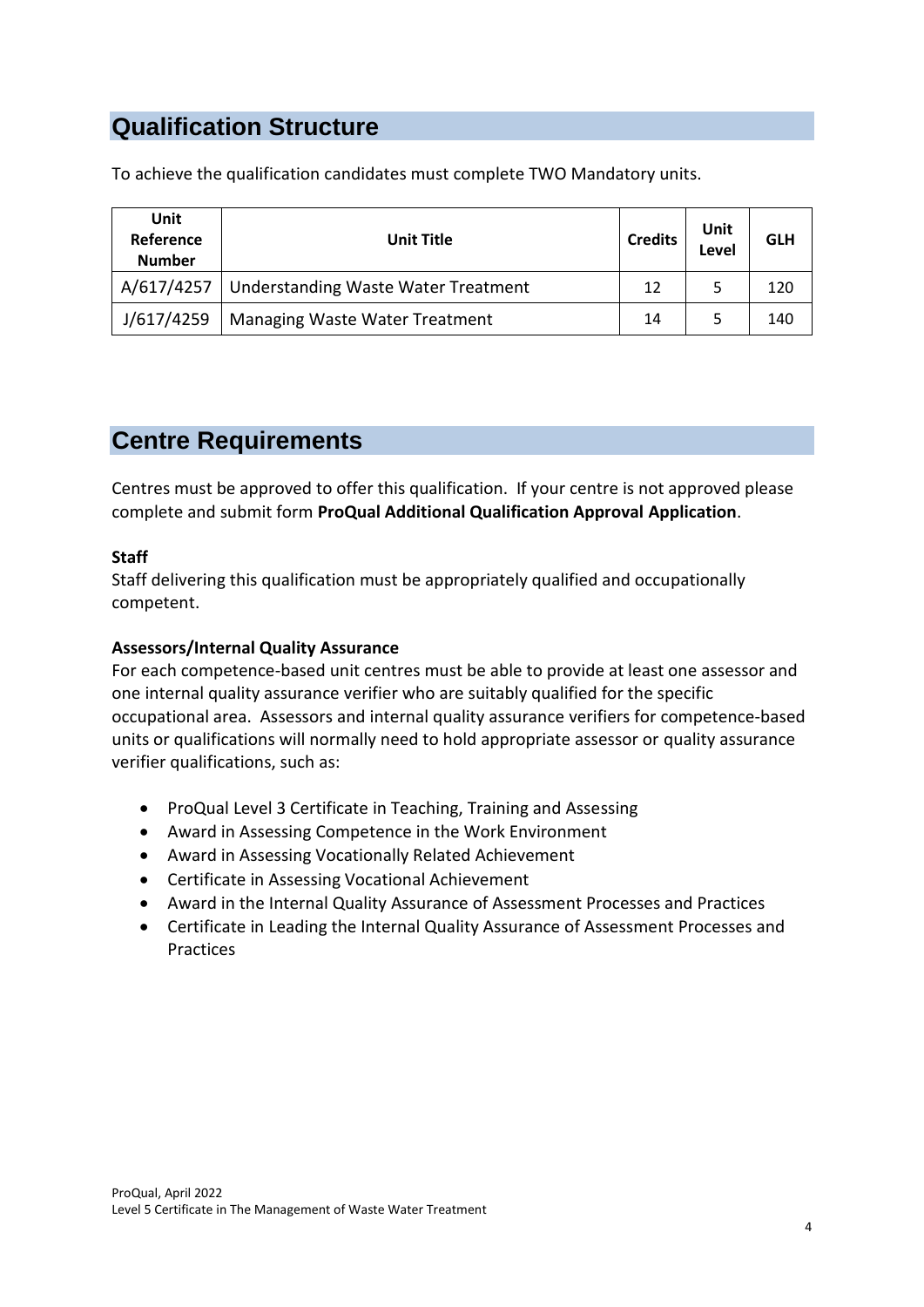### **Support for Candidates**

Materials produced by centres to support candidates should:

- enable them to track their achievements as they progress through the learning outcomes and assessment criteria;
- provide information on where ProQual's policies and procedures can be viewed;
- provide a means of enabling Internal and External Quality Assurance staff to authenticate evidence

#### **Assessment**

Candidates must demonstrate the level of knowledge and/or skills described in the units. Assessment is the process of measuring a candidate's knowledge and understanding against the standards set in the qualification.

Each candidate is required to produce evidence which demonstrates their achievement of all of the learning outcomes and assessment criteria for each unit.

- Evidence could include: - observation report by assessor
	- assignments/projects/reports
	- professional discussion
	- witness testimony
	- record of oral and written questioning
	- Recognition of Prior Learning

**Learning outcomes** set out what a candidate is expected to know, understand or be able to do. **Assessment criteria** specify the standard a candidate must meet to show the learning outcome has been achieved.

*Learning outcomes and assessment criteria for this qualification can be found from page 7 onwards.*

To achieve this qualification all candidates must produce evidence which demonstrates their achievement of all of the assessment criteria.

There must be valid, authentic and sufficient for all the assessment criteria. However, one piece of evidence may be used to meet the requirements of more than one learning outcome or assessment criterion.

Simulations are permitted where candidates, during the course of their qualification, are not able to provide evidence from naturally occurring events.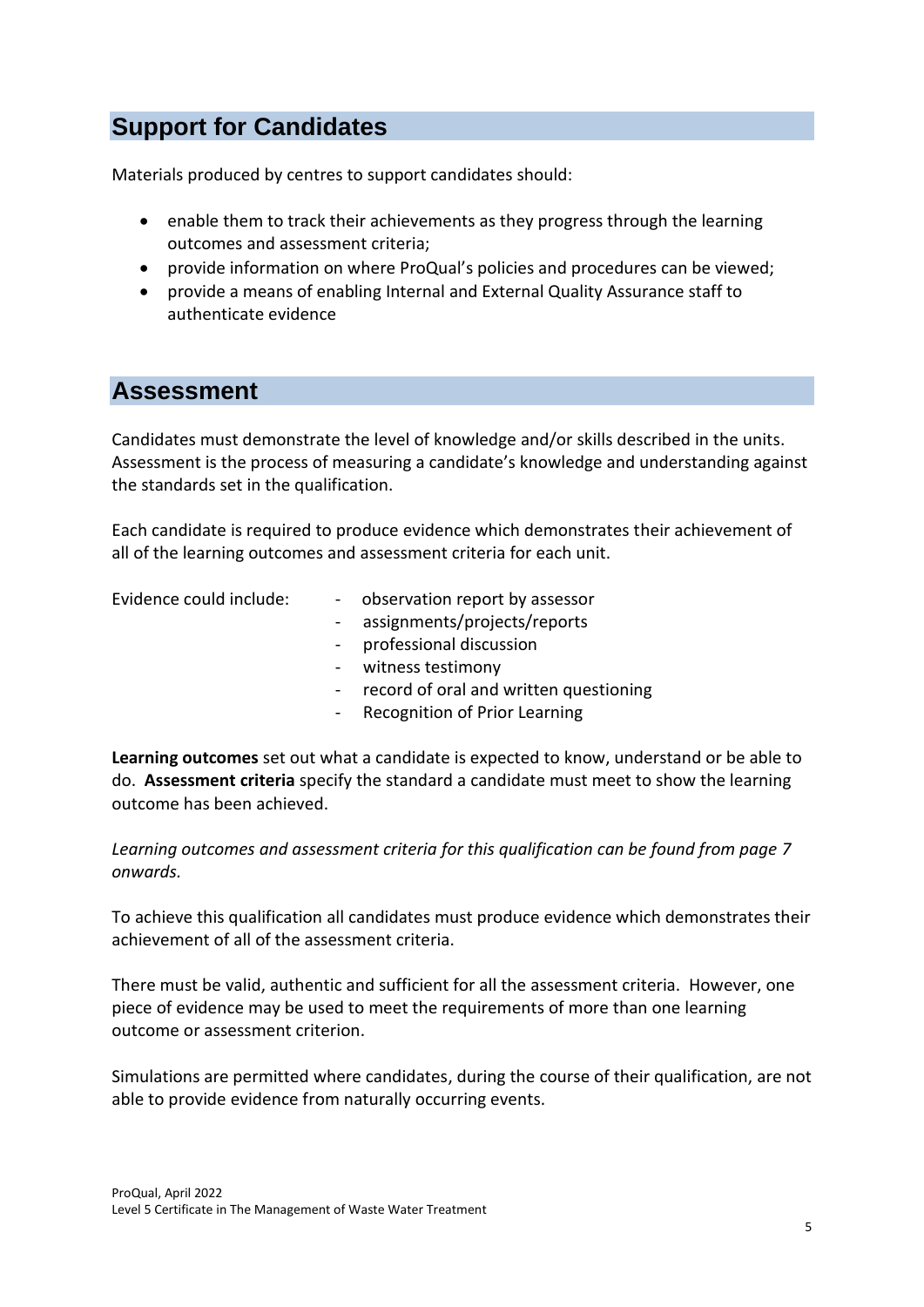### **Internal Quality Assurance**

An internal quality assurance verifier confirms that assessment decisions made in centres are made by competent and qualified assessors, that they are the result of sound and fair assessment practice and that they are recorded accurately and appropriately.

#### **Adjustments to Assessment**

Adjustments to standard assessment arrangements are made on the individual needs of candidates. ProQual's Reasonable Adjustments Policy and Special Consideration Policy sets out the steps to follow when implementing reasonable adjustments and special considerations and the service that ProQual provides for some of these arrangements. Centres should contact ProQual for further information or queries about the contents of the policy.

#### **Results Enquiries and Appeals**

All enquiries relating to assessment or other decisions should be dealt with by centres, with reference to ProQual's Enquiries and Appeals Procedures.

#### **Certification**

Candidates who achieve the requirements for qualifications will be awarded:

- A certificate listing the units achieved, and
- A certificate giving the full qualification title -

#### **ProQual Level 5 Certificate in The Management of Waste Water Treatment**

#### **Claiming certificates**

Centres may claim certificates for candidates who have been registered with ProQual and who have successfully achieved the requirements for a qualification. All certificates will be issued to the centre for successful candidates.

#### **Unit certificates**

If a candidate does not achieve all of the units required for a qualification, the centre may claim a unit certificate for the candidate which will list all of the units achieved.

#### **Replacement certificates**

If a replacement certificate is required a request must be made to ProQual in writing. Replacement certificates are labelled as such and are only provided when the claim has been authenticated. Refer to the Fee Schedule for details of charges for replacement certificates.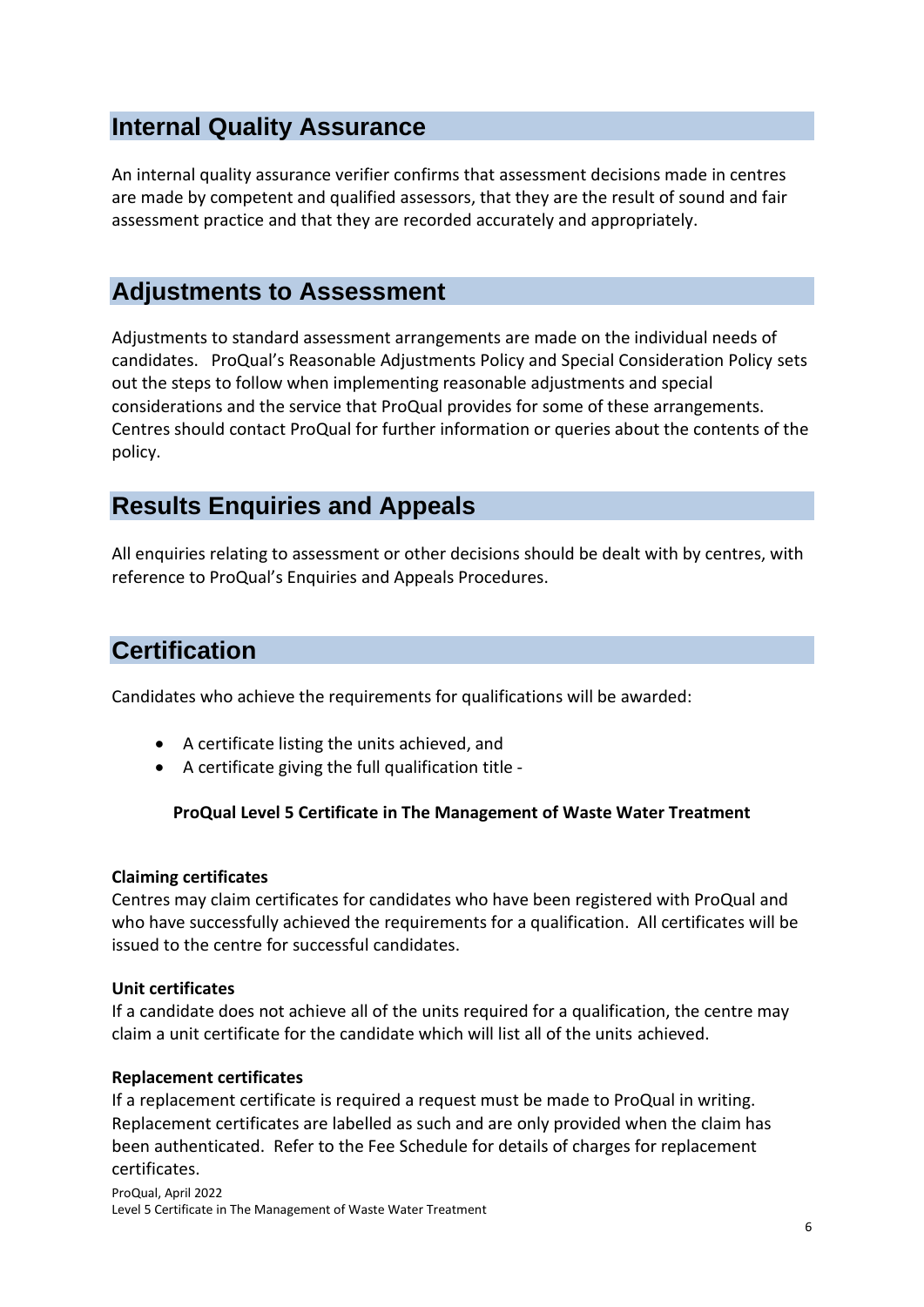# **Unit A/617/4257 Understanding Waste Water Treatment**

|    | Learning Outcomes - the                            | Assessment Criteria - The learner can: |                                                                                                                                                                                                                                                          |
|----|----------------------------------------------------|----------------------------------------|----------------------------------------------------------------------------------------------------------------------------------------------------------------------------------------------------------------------------------------------------------|
|    | learner will                                       |                                        |                                                                                                                                                                                                                                                          |
| 1. | Understand the<br>regulatory and legislative       | 1.1                                    | Explain the regulatory framework pertaining to wastewater<br>treatment and other site discharges to the environment                                                                                                                                      |
|    | framework in which the                             | 1.2                                    | Explain the licensing requirements and regulations                                                                                                                                                                                                       |
|    | water industry operates                            |                                        | pertaining to wastewater treatment                                                                                                                                                                                                                       |
|    |                                                    | 1.3                                    | Explain the quality standards applicable to wastewater                                                                                                                                                                                                   |
|    |                                                    |                                        | treatment                                                                                                                                                                                                                                                |
|    |                                                    | 1.4                                    | Explain the regulatory quality compliance and financial                                                                                                                                                                                                  |
|    |                                                    |                                        | reporting requirements in relation to wastewater treatment                                                                                                                                                                                               |
|    |                                                    |                                        | and other discharges to the environment                                                                                                                                                                                                                  |
|    |                                                    | 1.5                                    | Explain how corporate governance needs to operate to                                                                                                                                                                                                     |
|    |                                                    |                                        | ensure compliance with regulatory requirements or                                                                                                                                                                                                        |
|    |                                                    |                                        | wastewater treatment and other discharges to the                                                                                                                                                                                                         |
|    |                                                    |                                        | environment                                                                                                                                                                                                                                              |
| 2. | Understand the                                     | 2.1                                    | Explain the regulatory and economic impact of over and                                                                                                                                                                                                   |
|    | regulatory compliance<br>framework used by water   |                                        | under achieving regulatory performance outcomes and the<br>impact on the prioritisation of business activities to                                                                                                                                        |
|    | industry regulators                                |                                        | maximise a company's regulatory position.                                                                                                                                                                                                                |
|    |                                                    | 2.2                                    | Demonstrate understanding of the enforcement powers                                                                                                                                                                                                      |
|    |                                                    |                                        | available to key regulators and their statutory reporting                                                                                                                                                                                                |
|    |                                                    |                                        | requirements                                                                                                                                                                                                                                             |
| 3. | Understand the                                     | 3.1                                    | Critically analyse the nature of climate change and how the                                                                                                                                                                                              |
|    | implication of climate                             |                                        | impact is seen on the water and environmental industries                                                                                                                                                                                                 |
|    | change for the water                               | 3.2                                    | Demonstrate understanding of the relevant standards for                                                                                                                                                                                                  |
|    | industry and the remedial                          |                                        | adaption to climate change and how your organisation could                                                                                                                                                                                               |
|    | measures required to                               |                                        | apply these standards                                                                                                                                                                                                                                    |
|    | address this                                       | 3.3                                    | Critically analyse their organisation's capability in carrying                                                                                                                                                                                           |
|    |                                                    |                                        | out adaption to climate change                                                                                                                                                                                                                           |
| 4. | Understand best practice                           | 4.1                                    | Explain typical operations in the wastewater network such                                                                                                                                                                                                |
|    | for preliminary treatment<br>of wastewater         | 4.2                                    | as pumping and combined sewer overflows<br>Explain how the wastewater network and conditions in the                                                                                                                                                      |
|    |                                                    |                                        | network influence and are interdependent with the                                                                                                                                                                                                        |
|    |                                                    |                                        | operation of the wastewater treatment works, and vice                                                                                                                                                                                                    |
|    |                                                    |                                        | versa                                                                                                                                                                                                                                                    |
|    |                                                    | 4.3                                    | Explain the need for general design and operation of storm                                                                                                                                                                                               |
|    |                                                    |                                        | water storage                                                                                                                                                                                                                                            |
|    |                                                    | 4.4                                    | Explain how full flow to treatment is calculated and how this                                                                                                                                                                                            |
|    |                                                    |                                        | applies to storm water bypass settings                                                                                                                                                                                                                   |
|    |                                                    | 4.5                                    | Explain the need for and function of screening                                                                                                                                                                                                           |
|    |                                                    | 4.6                                    | Explain the need for and function of grit removal                                                                                                                                                                                                        |
| 5. | <b>Understand best</b>                             | 5.1                                    | Explain the reasons for primary treatment of                                                                                                                                                                                                             |
|    |                                                    |                                        |                                                                                                                                                                                                                                                          |
|    |                                                    |                                        |                                                                                                                                                                                                                                                          |
|    |                                                    |                                        |                                                                                                                                                                                                                                                          |
|    |                                                    |                                        |                                                                                                                                                                                                                                                          |
|    | practice for primary<br>treatment of<br>wastewater | 5.2<br>5.3                             | wastewater and the range of processes available<br>Describe the different types of plant and processes<br>used in primary treatment of wastewater<br>Explain factors impacting upon the choice of plant and<br>design of primary treatment of wastewater |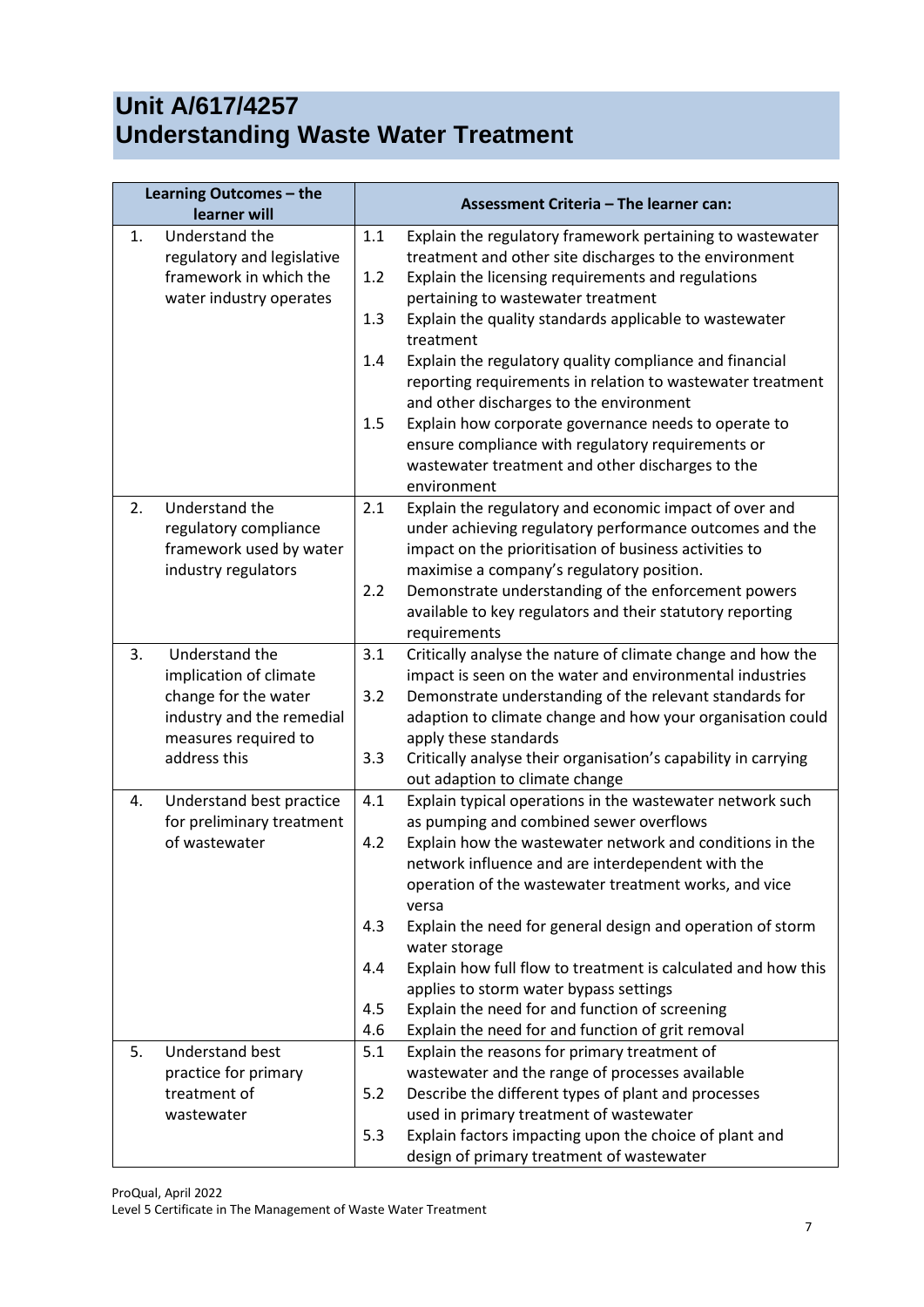|    |                              | 5.4  | Explain best practice for operation of different types           |
|----|------------------------------|------|------------------------------------------------------------------|
|    |                              |      | of plant and processes used in primary treatment of              |
|    |                              |      | wastewater                                                       |
|    |                              | 5.5  | Explain best practice for thickening of sludge and               |
|    |                              |      | removal from primary tanks                                       |
|    |                              | 5.6  | Explain how primary treatment affects downstream                 |
|    |                              |      | processes                                                        |
| 6. | Understand best practice     | 6.1  | Explain the microbiology of biofilms and how biofilms            |
|    | for fixed film biological    |      | are affected by process conditions                               |
|    | treatment                    | 6.2  | Describe the different types of plant used in fixed-film         |
|    |                              |      | biological processes                                             |
|    |                              | 6.3  | Explain factors impacting upon the choice of plant and           |
|    |                              |      | design of fixed film biological processes                        |
|    |                              | 6.4  | Explain best practice for operation of fixed film                |
|    |                              |      | biological processes                                             |
| 7. | Understand best practice     | 7.1  | Explain the main types of suspended growth processes             |
|    | for suspended growth         |      | (activated sludge)                                               |
|    | (activated sludge)           | 7.2  | Describe the different types of plant used in suspended          |
|    | treatment                    |      | growth processes (activated sludge)                              |
|    |                              | 7.3  | Explain factors impacting upon the choice of plant and           |
|    |                              |      | design of suspended growth processes (activated sludge)          |
|    |                              | 7.4  | Explain best practice for operation and optimisation of          |
|    |                              |      | suspended growth processes (activated sludge)                    |
| 8. | Understand best practice     | 8.1  | Explain the regulatory framework and legislation pertaining      |
|    | processing of Trade          |      | to Trade Effluent                                                |
|    | Effluent in line with        | 8.2  | Explain typical impact of trade effluent on wastewater           |
|    | regulatory requirements      |      | treatment works and how the effects can be mitigated             |
|    |                              | 8.3  | Explain how industrial dischargers of trade effluent are         |
|    |                              |      | affected by enforcement of legislation                           |
|    |                              | 8.4  | Explain how trade effluent legislation governs treatment         |
|    |                              |      | costs                                                            |
|    |                              | 8.5  | Explain how trade effluent is managed in the commercial          |
|    |                              |      | environment the water industry operates                          |
| 9. | Understand best practice     | 9.1  | Explain the main types of tertiary wastewater treatment          |
|    | for tertiary wastewater      | 9.2  | Describe the different types of plant used in tertiary           |
|    | treatment                    |      | wastewater treatments                                            |
|    |                              | 9.3  | Explain factors impacting upon the choice of plant and           |
|    |                              |      | design of tertiary wastewater treatment                          |
|    |                              | 9.4  | Explain best practice for operation of tertiary                  |
|    |                              |      | wastewater treatment                                             |
|    | 10. Understand best practice | 10.1 | Explain the origin and nature of sludge                          |
|    | for sludge collection and    | 10.2 | Explain how sludge is stored                                     |
|    | treatment                    | 10.3 | Explain best practice to mitigate health and safety hazards      |
|    |                              |      | arising from sludge handling and storage                         |
|    |                              | 10.4 | Explain the anaerobic digestion of sludge                        |
|    |                              | 10.5 | Describe the different types of plant used in anaerobic          |
|    |                              |      | digestion of sludge                                              |
|    |                              |      | 10.6 Explain factors impacting on the choice of plant and design |
|    |                              |      | for anaerobic digestion of sludge                                |
|    |                              | 10.7 | Explain best practice for operation and optimisation of          |
|    |                              |      | anaerobic digestion of sludge                                    |

ProQual, April 2022 Level 5 Certificate in The Management of Waste Water Treatment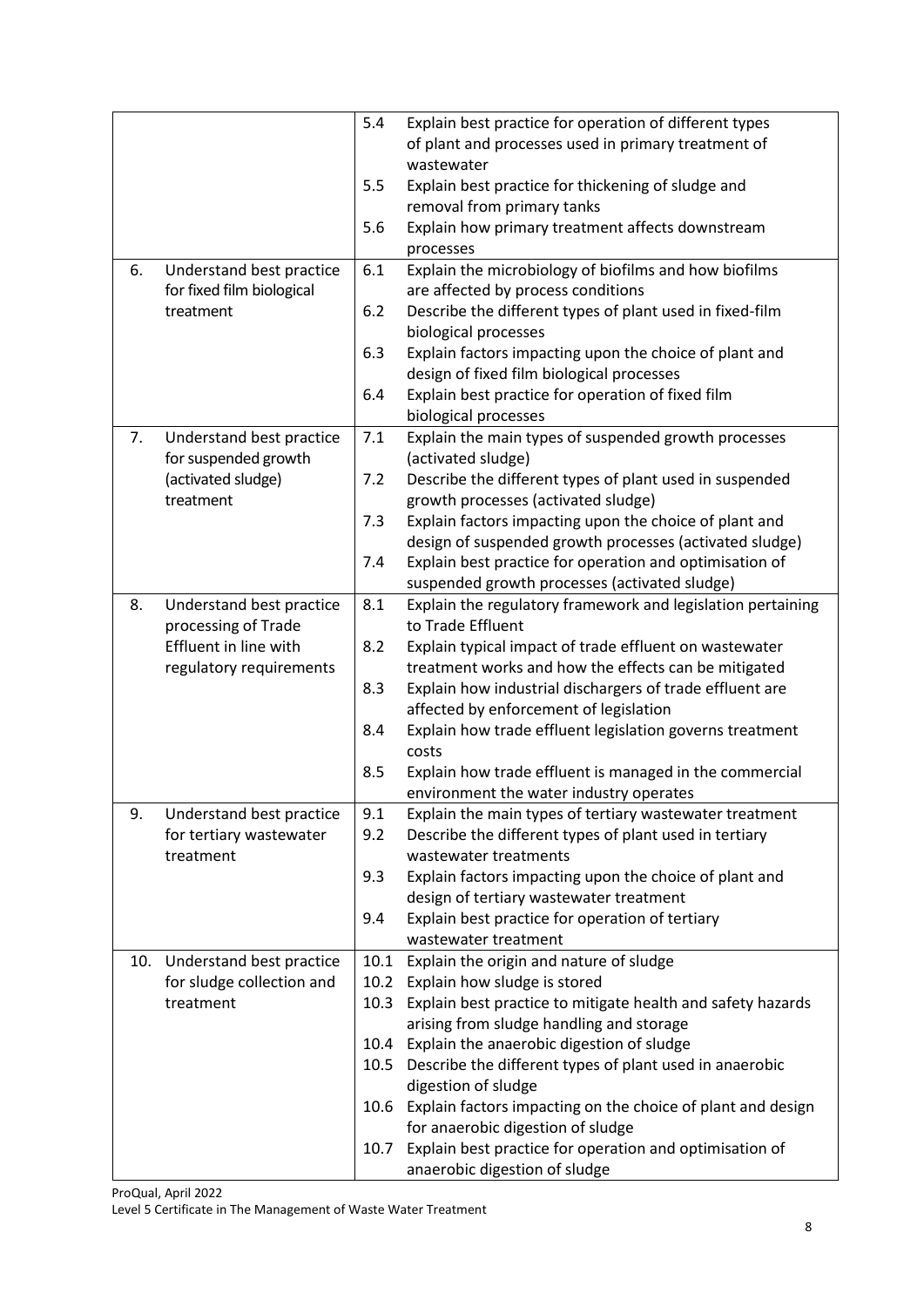|     | 11. Understand best practice                         |      | 11.1 Describe the hazards of chemicals used in the wastewater                                                     |
|-----|------------------------------------------------------|------|-------------------------------------------------------------------------------------------------------------------|
|     | for chemical storage                                 |      | treatment process                                                                                                 |
|     |                                                      |      | 11.2 Describe the range of personal protective equipment (PPE)<br>which may be used.                              |
|     |                                                      |      | 11.3 Describe the safe working procedures in the organisation for                                                 |
|     |                                                      |      | delivery, storing, handling and disposing of a range of                                                           |
|     |                                                      |      | chemicals                                                                                                         |
|     | 12. Understand best practice<br>for nuisance control | 12.1 | Explain the origin and nature of nuisances arising from<br>wastewater treatment                                   |
|     |                                                      |      | 12.2 Explain how nuisances can affect the health and wellbeing of                                                 |
|     |                                                      |      | workers and stakeholders                                                                                          |
|     |                                                      | 12.3 | Explain legislation pertaining to nuisance control                                                                |
|     |                                                      |      | 12.4 Explain methods for assessing nuisance                                                                       |
|     |                                                      |      | 12.5 Explain the range of treatment and abatement for nuisance<br>control methods available                       |
|     |                                                      |      | 12.6 Explain best practice for operation of nuisance control                                                      |
|     | 13. Understand the                                   | 13.1 | Critically evaluate different supply chain models used in the                                                     |
|     | requirements for an                                  |      | water industry.                                                                                                   |
|     | effective supply chain                               | 13.2 | Identify common types of contracts that are in use in the                                                         |
|     | management within the                                |      | water industry and the structure of a water industry supply                                                       |
|     | water industry                                       |      | chain.                                                                                                            |
|     |                                                      | 13.3 | Explain the principles of inventory management and its                                                            |
|     |                                                      |      | relationship to the supply chain in relation to risk and                                                          |
|     |                                                      |      | resilience management                                                                                             |
|     | 14. Understand hydraulics for                        | 14.1 | Explain the application and importance of hydraulics for                                                          |
|     | wastewater treatment                                 |      | wastewater treatment                                                                                              |
|     | processes                                            |      | 14.2 Apply and convert SI units and perform essential                                                             |
|     |                                                      |      | arithmetical operations for hydraulic calculations.                                                               |
|     |                                                      | 14.3 | Explain fundamental Hydraulic principles including the<br>Continuity Equation, hydraulic forces, Bernoulli energy |
|     |                                                      |      | conservation and energy friction losses.                                                                          |
|     |                                                      |      | 14.4 Explain Pump Curves and System Curves                                                                        |
|     |                                                      |      | 14.5 Demonstrate the appropriate application of hydraulic                                                         |
|     |                                                      |      | principles across a range of wastewater applications and                                                          |
|     |                                                      |      | uses, including a scenario exercise.                                                                              |
|     | 15. Understand engineering                           | 15.1 | Explain the basic electrical theory and principle and                                                             |
|     | principles in relation to                            |      | engineering practices to ensure the safe operation and                                                            |
|     | wastewater treatment                                 |      | isolation of electrical and mechanical plant.                                                                     |
|     |                                                      | 15.2 | Explain the requirements and applicability of plant                                                               |
|     |                                                      |      | maintenance regimes within the water industry including                                                           |
|     |                                                      |      | the role and importance of first line maintenance                                                                 |
|     | 16. Understand best practice                         |      | 16.1 Explain the principles and mechanisms for process control of<br>wastewater treatment                         |
|     | for process control in<br>wastewater treatment       | 16.2 | Describe the different types of process control mechanisms                                                        |
|     |                                                      |      | and why they are chosen, the common issues of mechanical                                                          |
|     |                                                      |      | performance and how these might be overcome                                                                       |
| 17. | Understand the                                       | 17.1 | Identify drivers for innovation within the water and                                                              |
|     | importance and                                       |      | environmental industry, to include regulatory, political,                                                         |
|     | application of innovation                            |      | environmental, financial etc                                                                                      |
|     | within the water sector                              | 17.2 | Describe an innovation model and explain the desired                                                              |
|     |                                                      |      | outcomes from the different stages of the process                                                                 |

ProQual, April 2022 Level 5 Certificate in The Management of Waste Water Treatment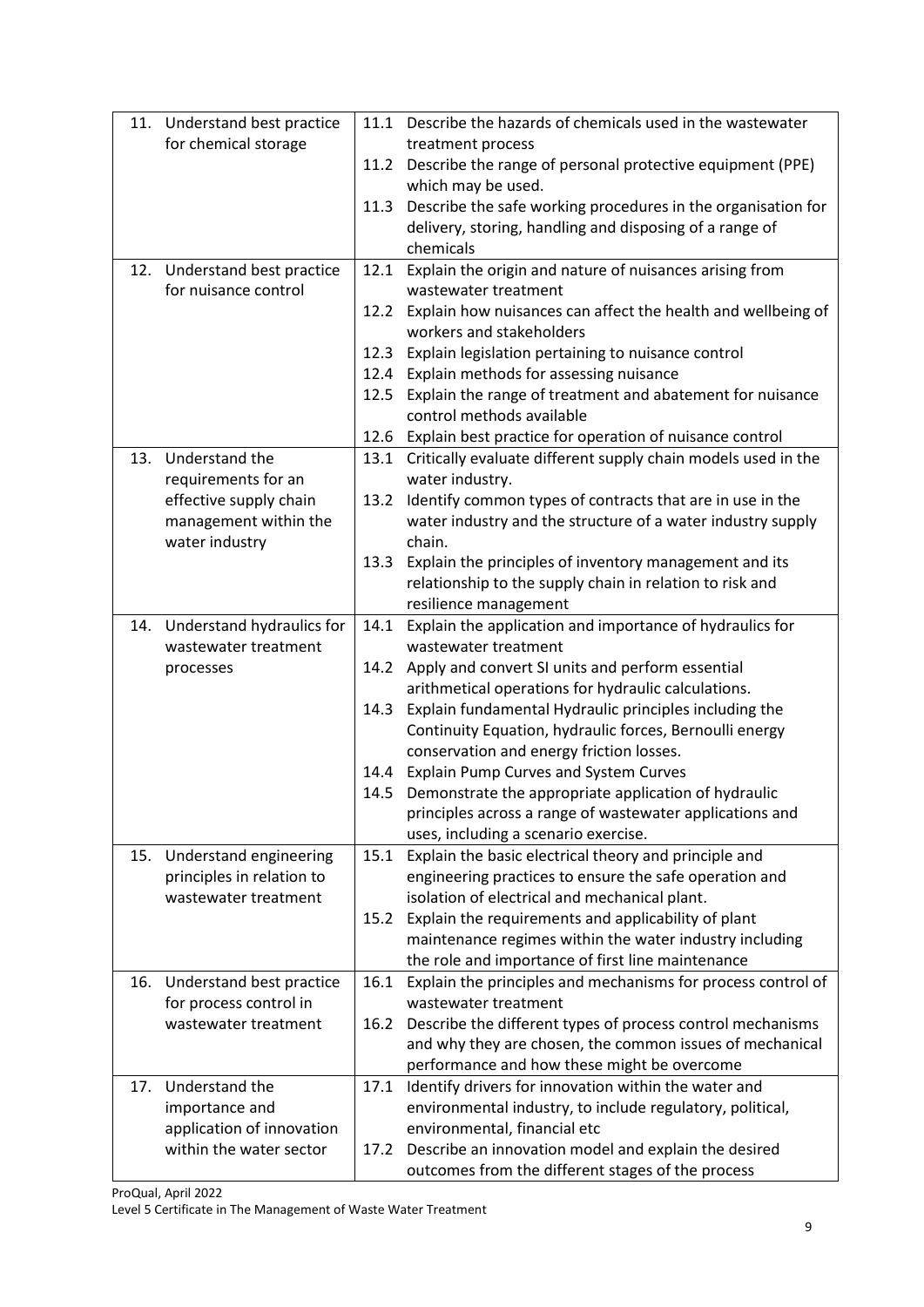|                                                      | 17.3 Explain how organisational culture can support and promote<br>the innovation process                                                                                 |
|------------------------------------------------------|---------------------------------------------------------------------------------------------------------------------------------------------------------------------------|
| 18. Understand the<br>importance and                 | Identify the principles, essential features and objectives of<br>18.1<br>risk and resilience management                                                                   |
| application of resilience<br>within the water sector | Explain the regulatory framework pertaining to risk and<br>18.2<br>resilience and the needs and expectations of relevant<br>regulators in respect of risk and resilience  |
|                                                      | 18.3 Demonstrate an understanding of emergency planning and<br>business continuity, by identifying risks to a business and<br>steps that can be made to reduce such risks |
|                                                      | 18.4 Critically analyse the various techniques for gathering data in<br>order to manage risk and resilience                                                               |

### **Assessment**

There must be valid, authentic and sufficient for all the assessment criteria. However, one piece of evidence may be used to meet the requirements of more than one learning outcome or assessment criterion.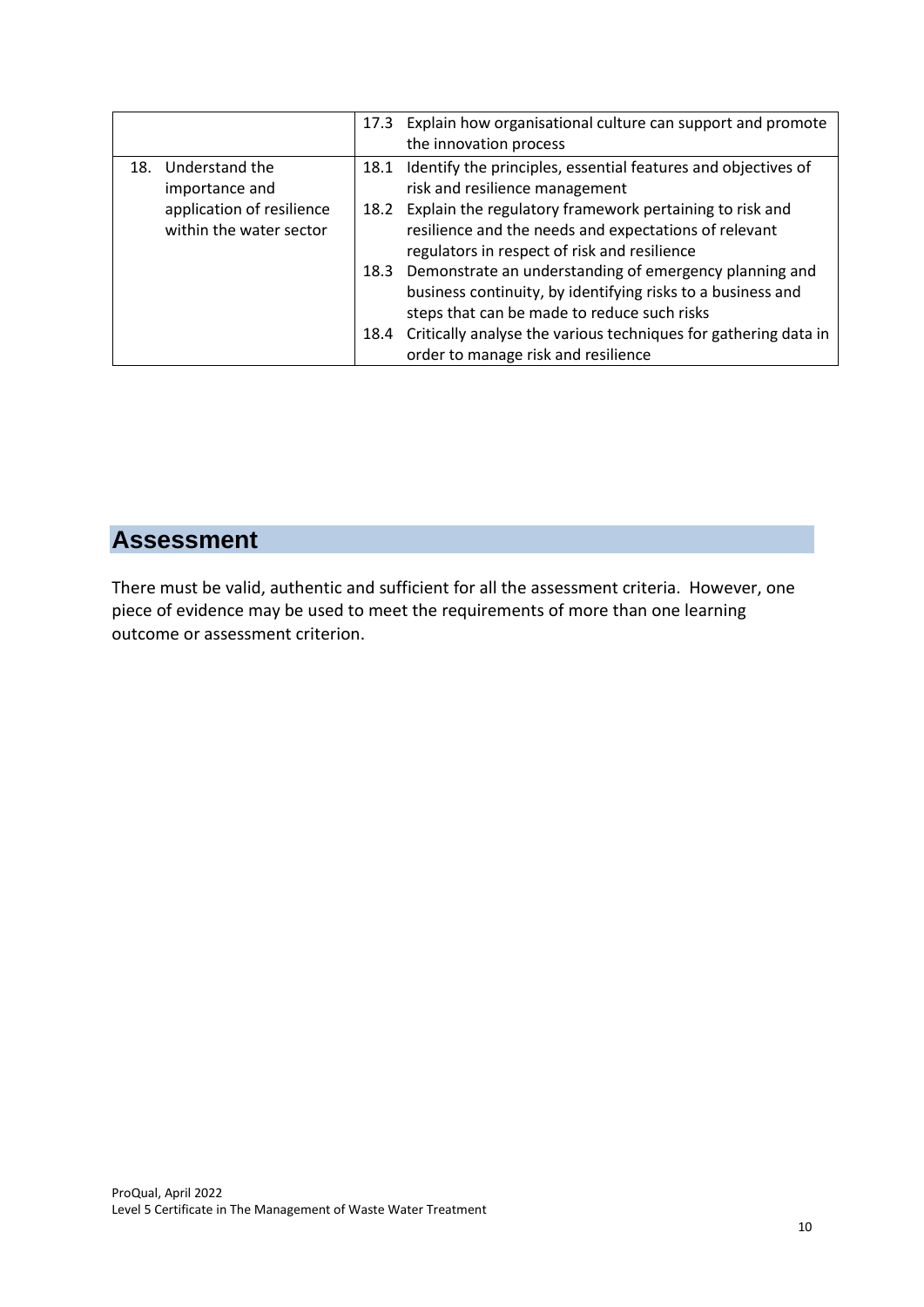## **Unit J/617/4259 Managing Waste Water Treatment**

| Learning Outcomes - The learner will                                              | Assessment Criteria - The learner can:                                                                                                                                                                                                     |
|-----------------------------------------------------------------------------------|--------------------------------------------------------------------------------------------------------------------------------------------------------------------------------------------------------------------------------------------|
| 1. Understand best practice for dealing with<br>failures or problems arising with | For their area of responsibility:<br>Explain their organisations 'events'<br>1.1                                                                                                                                                           |
| treatment processes                                                               | escalations levels<br>1.2<br>Explain how to identify and evaluate process<br>operations outside normal parameters of                                                                                                                       |
|                                                                                   | operation<br>1.3<br>Explain necessary actions that may be<br>required to safeguard the health and safety<br>of the customer and minimise detrimental<br>impact on the environment including multi<br>agency or emergency service responses |
|                                                                                   | Identify when managing an event, the<br>1.4<br>necessary actions to safeguard the safety and<br>welfare of the staff                                                                                                                       |
|                                                                                   | Identify how incident and near hit reviews<br>1.5<br>can help the business in terms of continuous<br>improvement                                                                                                                           |
| 2. Understand the compilation of                                                  | For their area of responsibility:                                                                                                                                                                                                          |
| compliance reports intended for<br>regulatory reporting                           | Explain and manage the collection,<br>2.1<br>validation, collation and analysis of<br>compliance data for regulatory reporting.                                                                                                            |
|                                                                                   | Manage the compilation of compliance<br>2.2<br>reports intended for regulatory reporting                                                                                                                                                   |
|                                                                                   | 2.3<br>Implement regulatory requirements as and<br>when required for example an improvement<br>notice                                                                                                                                      |
| 3. Contribute to the management of asset                                          | For their area of responsibility:                                                                                                                                                                                                          |
| renewal and maintenance within<br>wastewater treatment for their area of          | Monitor asset condition within wastewater<br>3.1<br>treatment and demonstrate an                                                                                                                                                           |
| responsibility within their organisation                                          | understanding of the impact of any change.<br>Manage asset maintenance within<br>3.2<br>wastewater treatment, demonstrating the<br>use and management of a maintenance<br>regime.                                                          |
|                                                                                   | Provide feedback to colleagues on regulatory<br>3.3<br>activities.                                                                                                                                                                         |
| 4. Be able to investigate and evaluate the                                        | For their area of responsibility:                                                                                                                                                                                                          |
| operation of a wastewater treatment                                               | 4.1<br>Investigate wastewater treatment process at                                                                                                                                                                                         |
| works within their organisation                                                   | a particular treatment works in their                                                                                                                                                                                                      |
|                                                                                   | organisation and collect data on performance                                                                                                                                                                                               |
|                                                                                   | Analyse performance data and critically<br>4.2                                                                                                                                                                                             |
|                                                                                   | evaluate how the works is performing with                                                                                                                                                                                                  |
|                                                                                   | respect to safety, compliance, efficiency and<br>resilience                                                                                                                                                                                |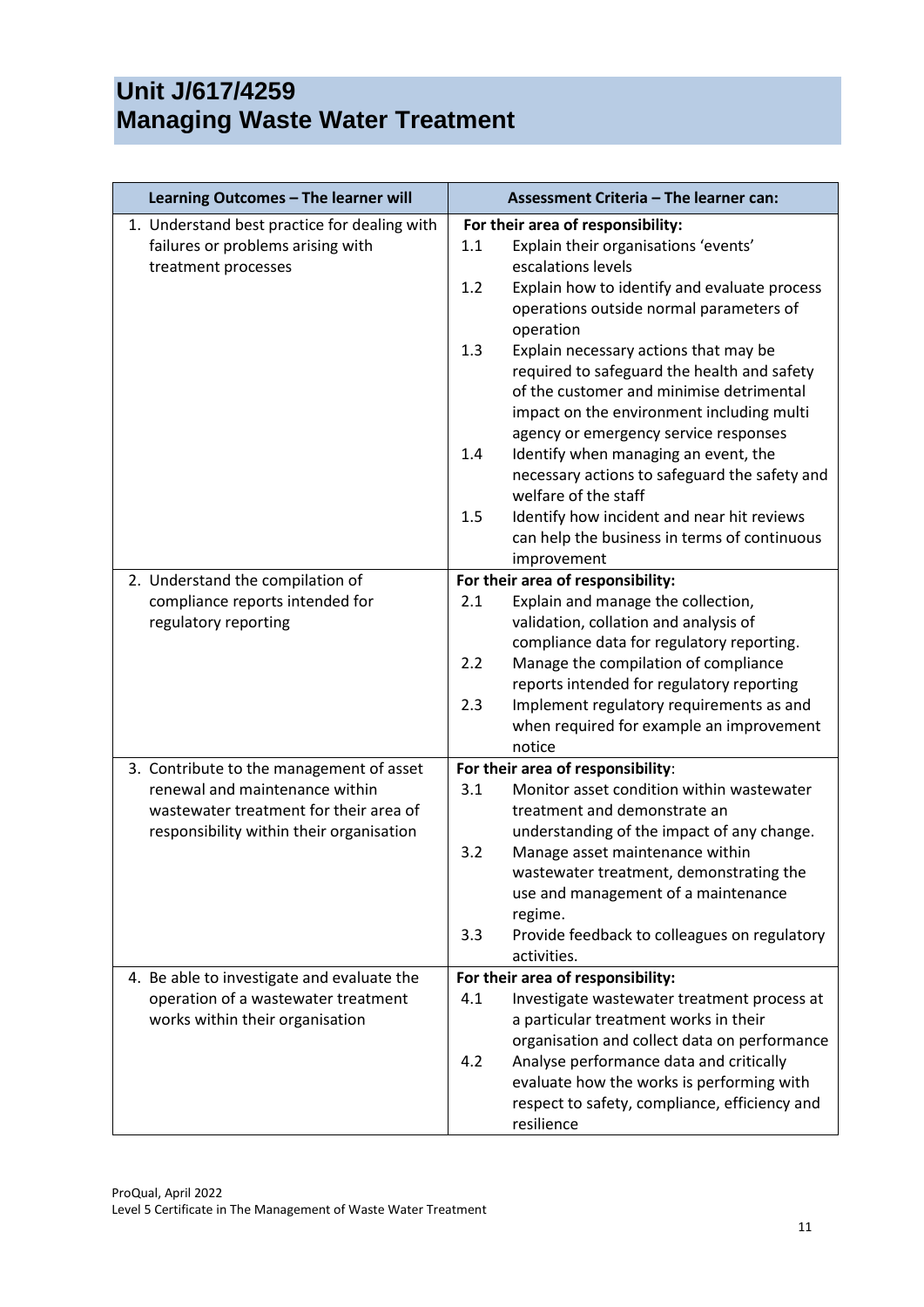|                                         | 4.3 | Explain how the performance of each stage      |
|-----------------------------------------|-----|------------------------------------------------|
|                                         |     | of the treatment process impacts upon the      |
|                                         |     | whole treatment process                        |
|                                         | 4.4 | Identify, evaluate and recommend options to    |
|                                         |     | secure or enhance performance of the           |
|                                         |     | wastewater treatment works selected            |
| 5. Contribute to the production of an   |     | For their area of responsibility:              |
| adaptation plan designed to address the | 5.1 | Describe the key elements necessary for        |
| challenges presented by climate change  |     | developing an adaptation plan                  |
|                                         | 5.2 | Take action to transform an adaptation plan    |
|                                         |     | to a set of deliverables                       |
|                                         | 5.3 | Critically analyse the current resilience of   |
|                                         |     | their area of responsibility to climate change |
|                                         | 5.4 | Demonstrate appreciation of the benefits of    |
|                                         |     | embedding and mainstreaming adaptation         |
|                                         |     | measures                                       |